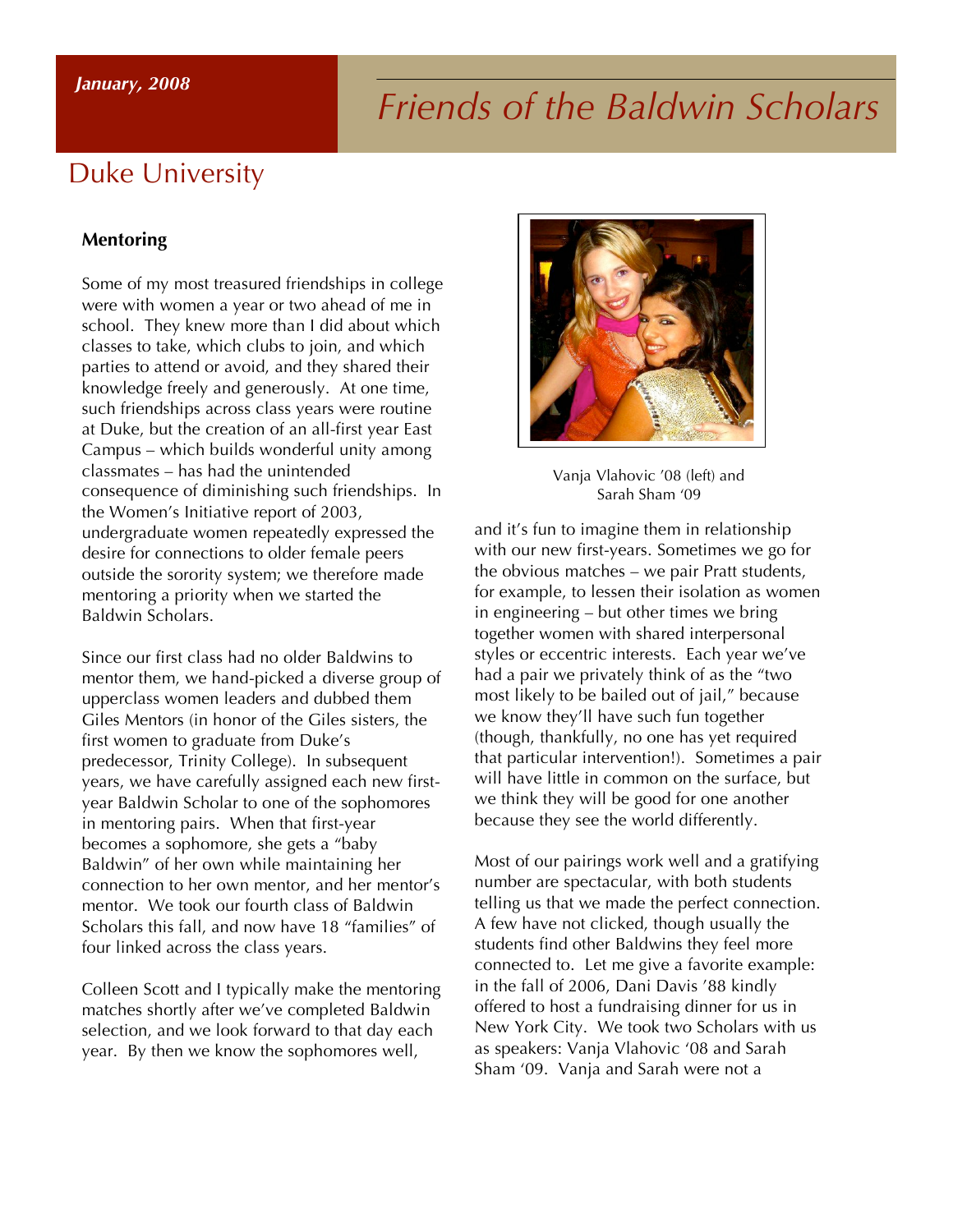mentor/mentee pair and had only met once or twice, but they share avid interests in art and travel and the connection between them was instantaneous. By the end of the trip they were fast friends, by the end of the week they were talking and text-messaging daily, and seven months later Vanja traveled to Mumbai for Sarah's sister's wedding.

When these connections become deep personal friendships, the kind that sustain so many women throughout their lives, we know we have given our Scholars something priceless. Nothing makes us happier than to hear Baldwins tell us that they went to their mentor or mentee (or grand-mentor or grand-mentee; the language gets very complicated!) for advice, especially because these relationships might never have existed outside the program. But they also go beyond the purely personal. Vanja completed her Baldwin internship this past summer at the Metropolitan Museum of Art, an internship Sarah now plans to seek for summer 2008 because Vanja's experience was so wonderful.

Though Vanja worked in many aspects of the museum's operation, her principal sponsor was Thayer Tolles, Associate Curator of American Paintings and Sculpture – who was a class ahead of me at Williams College and is one of the treasured friends I mentioned at the beginning of this piece. I met Thayer when were 18 and 19 respectively; we shared a hotel room on our spring training trip for rowing. I was a green freshman and she seemed impossibly sophisticated to me. Who would have predicted that 20 years later we would not only still be friends, but she would mentor one of my students?

We want our Scholars to absorb this lesson. Their Baldwin friends, mentors and mentees will be a valued part of their lives even across distance and changing circumstances. Not only should they stay connected to them, but they should make a practice of "reaching back" to help younger women in their chosen careers. We want to encourage their instincts to be generous with their time and their advice, and we especially want them to see other women not as competitors but as allies and friends. They may not refer to their subsequent mentors as "Grandmama" – as Brittany Hesbrook '10 calls Anita Pai '08, usually in ringing tones across the quad, to the surprise of those around her – but they will have made mentoring a habit due to the training and support they received in the Baldwin Scholars.

Best wishes for a happy and healthy 2008. We look forward to seeing many of you at our mother/daughter weekend on April 11-13 or at our first Baldwin graduation on Friday May 9.

Donna Lisker, Co-Director of the Baldwin Scholars Program

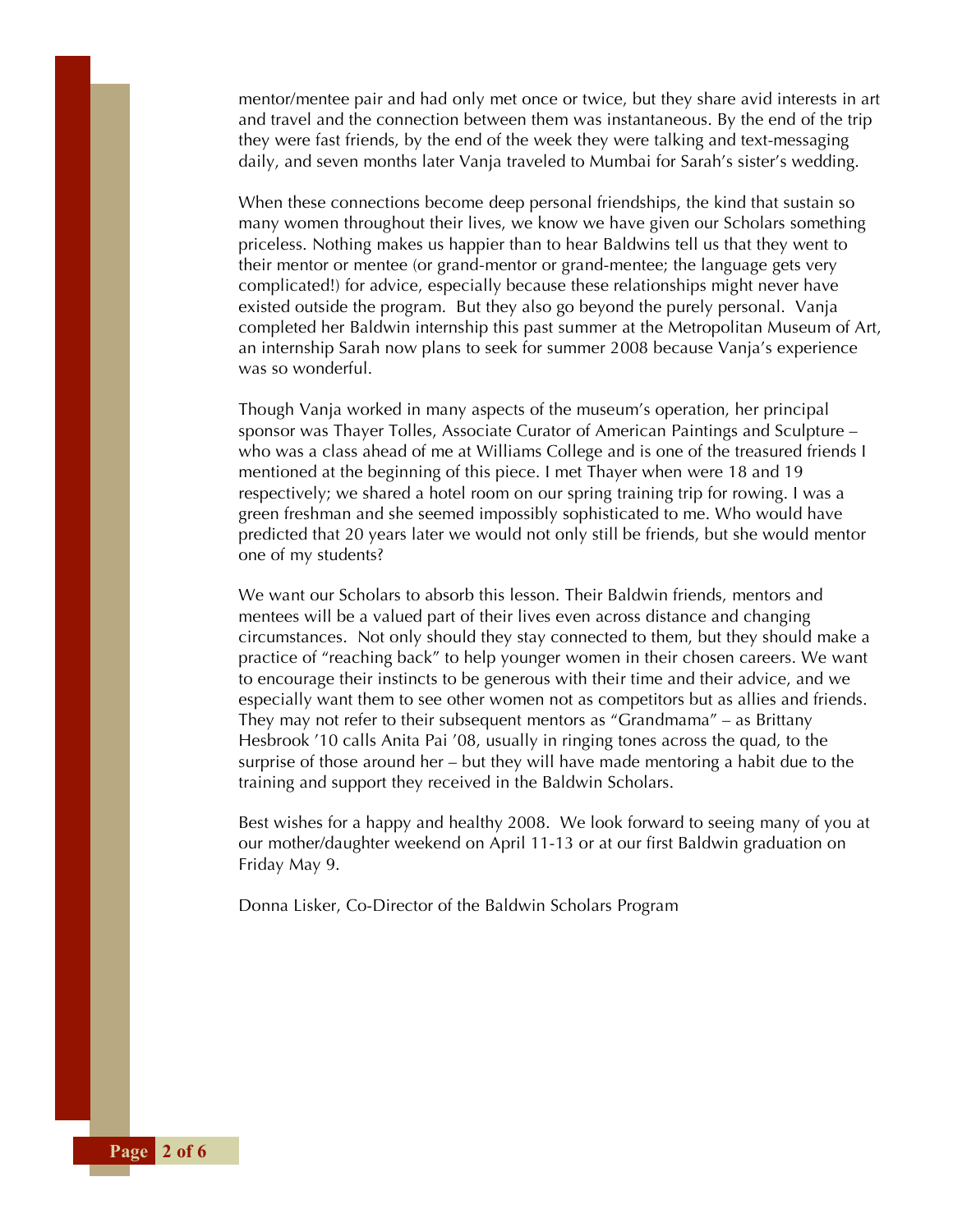# *The Baldwin Body Image Poster Campaign*

Last April, the Baldwin Scholars brainstormed several projects that would positively impact the Duke community. One idea was a body image poster campaign, similar to the recent Nike ads, where women proudly display body parts. Inspired poems were quickly written about thighs, stomachs, arms, and abs. The first installment, featuring thighs, will be seen across campus in January. The poem, written by Liz Victor, Class of 2009, and poster photos are featured below.

Special thanks to Baldwin Scholars Odera Umeano, Meredith Metcalf, Tyla Fowler, and Danielle Brewington for their initiative in getting this idea off the ground.

My thighs are strong They're large but smooth Built tough for each day at the gym Not getting smaller after a 3 mile run They're not meant for "skinny jeans" And that's OK by me I'm not afraid to wear a skirt **Shorts** Or a bikini These killer thighs are unique And something to be proud of Take a step back and be impressed





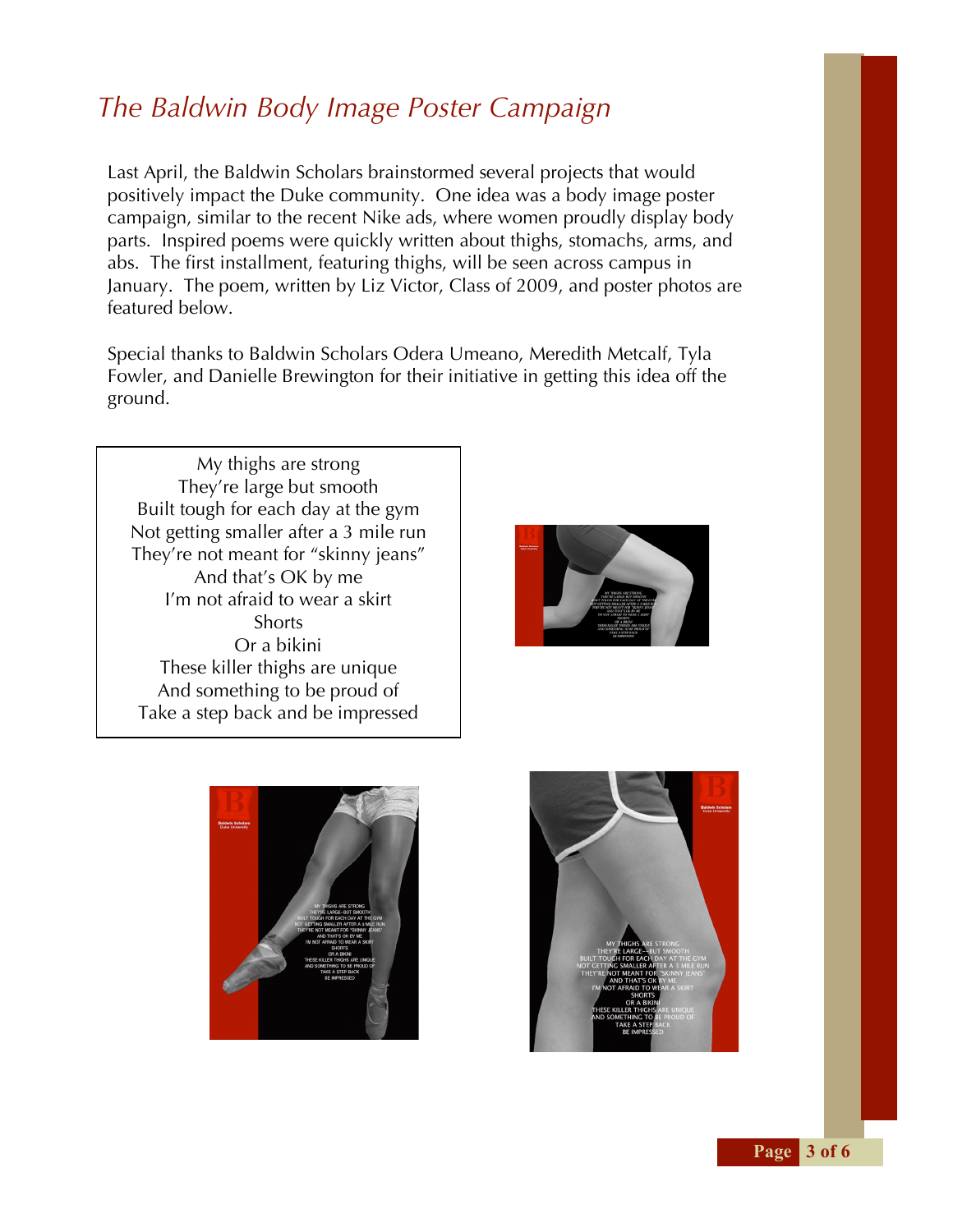# *Class of 2011 Baldwin Scholars profiles*

Meet the fourth class of Baldwin Scholars, Class of 2011. This class features students from twelve U.S. states, with a few born in foreign countries. Academic interests include electrical engineering, human rights, genetics, political science, writing, art and art history. Outside the classroom, the Scholars are involved in varsity lacrosse, Chapel Choir, Project Child, chemistry research, dance, and radio.

**Cassi Carley** hails from Sewickley, Pennsylvania and plays lacrosse at Duke. She is interested in film, politics, and medicine. In addition to being a 3-sport athlete in high school, Cassi was involved in dance and gymnastics.

**Rui Dong** is a student in the Pratt School of Engineering, majoring in biomedical engineering. She moved from China to Solon, Ohio when she was five years old. Rui is a pianist and also sings with Duke's Chapel Choir.

**Corinne Horn**, a native of St. Charles, Illinois, is also a Pratt student, considering majors in mechanical and electrical/computer engineering. Corinne participated in the Project WILD pre-orientation program and is a member of the Healthy Devils peer education group. Corinne has also distinguished herself as a US Rubik's Cube champion!

**Kathryn Hutchins**, from Jamestown, North Carolina, is pre-med and is working towards EMT certification. She is considering a Classical Studies major and a study abroad experience in Sicily. Kathryn is an active member of the Native American Student Association.

**Ryan Ingram** is from Cohasset, Massachusetts. Ryan was a competitive gymnast for thirteen years. At Duke, she is involved with the Community Service Center and the WISER project for building secondary schools for girls in Kenya.

**Morgan Kearse** is from Durham, North Carolina, and attended the North Carolina School for Science and Math. She is pre-med and interested in genetics and breast cancer research. Morgan participated in the intense Common Ground retreat, sponsored by Duke's Center for Race Relations.

**Brooke Kingsland**, from Scituate, Massachusetts, spent her junior year of high school abroad in Italy. She is interested in Art History, Markets and Management, and Psychology.

**Elizabeth KonKolics** grew up on a horse farm in Parkton, Maryland. At Duke, she is involved with Best Buddies, house council, and East Campus Council.

**Ji-Hyeun Kwon** moved from South Korea to Burke, Virginia in the sixth grade. She is passionate about human rights and hopes to have a career with the United Nations.

**Rosa La Cerva** is from Santa Fe, New Mexico. She took a gap year after high school to work and travel. On campus, she participated in the Humanitarian Challenges Focus program and is involved with Amnesty International and the Buddhist community. Rosa is also writing her memoir!

**Chantel Liggett**, from Riverdale, Illinois, is interested in creating a Program II course of study in human sexuality. She is active in WISER and Dance Black.

**Amanda Morrall** is from Kansas City, Missouri. In high school, she provided radio commentary at sports events. At Duke, Amanda has gotten involved at WXDU radio, Black Student Alliance and house council.

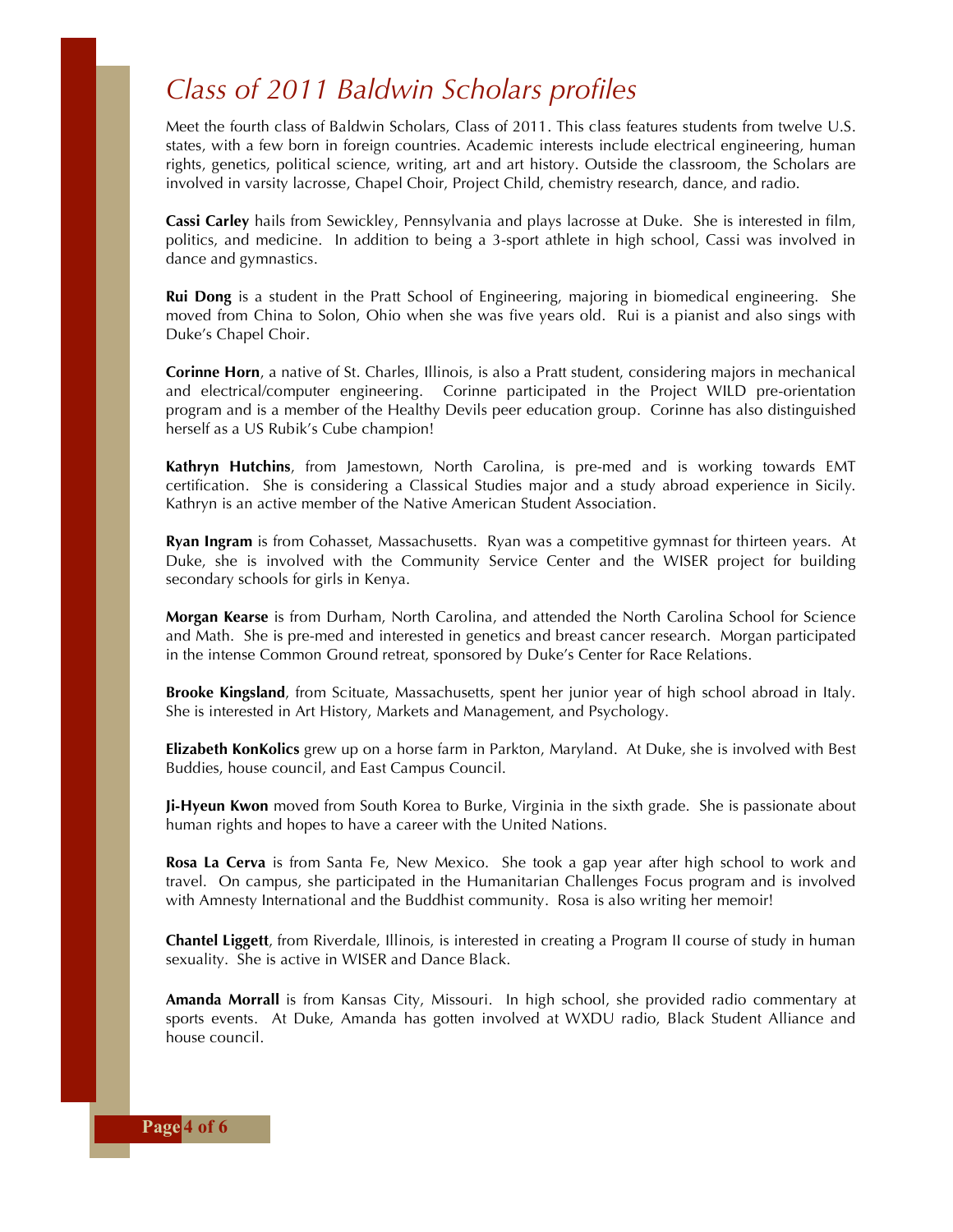**Snayha Nath**, from Cary, North Carolina, also participated in the Project WILD pre-orientation program. She is interested in chemistry research and is a first-year representative to the Community Service Center.

**Menaka Nayar** grew up in Oman and went to high school in Richmond, Virginia. Academically, she is interested in international economic development. Menaka participated in the Visions of Freedom Focus program and she dances with DefMo.

**Maya Robinson**, from Bethel, Vermont, spent her junior year in India. She is a photographer and cofounded a non-profit organization called Change the World Kids.

**Morgan Sheppard** hails from La Canada, California. She is active with Project Child and the Westminster Presbyterian Fellowship. Academically, she has an emerging interest in Africa.

**Michelle Sohn** is from a military family that currently resides in Monterey, California. She has continued her interest in high school debate and participates in Duke's mock trial and moot court organizations. Michelle is also an avid golfer.

**Allie Speidel** is from Manlius, New York and is a varsity swimmer at Duke. She is a Biomedical Engineering major in the Pratt School and is pre-med. Allie's interest in art gives her an innovative edge in engineering.

### *Feminist Majority Foundation Conference*



Three Baldwin Scholars attended the "From Campus to Congress: Women of Color Creating Change" conference in Greensboro, NC in September.

(left to right): FMF President Eleanor Smeal, Andrea Dinamarco '08, Kelley Akhiemokhali '08, Sharon Obialo, Ambassador Carol Moseley Braun, and Shari Baker '10

# *Opting Out?*

Dr. Pamela Stone, Duke alum, sociologist and professor at Hunter College, came to Duke in October to talk about her research and her new book, *Opting Out? Why Women Really Quit Careers and Head Home*. Approximately 50 undergraduate women attended her lecture and participated in small group discussions. The event was designed to introduce Baldwin Scholar applicants to the women in the program and to the issues we find important.